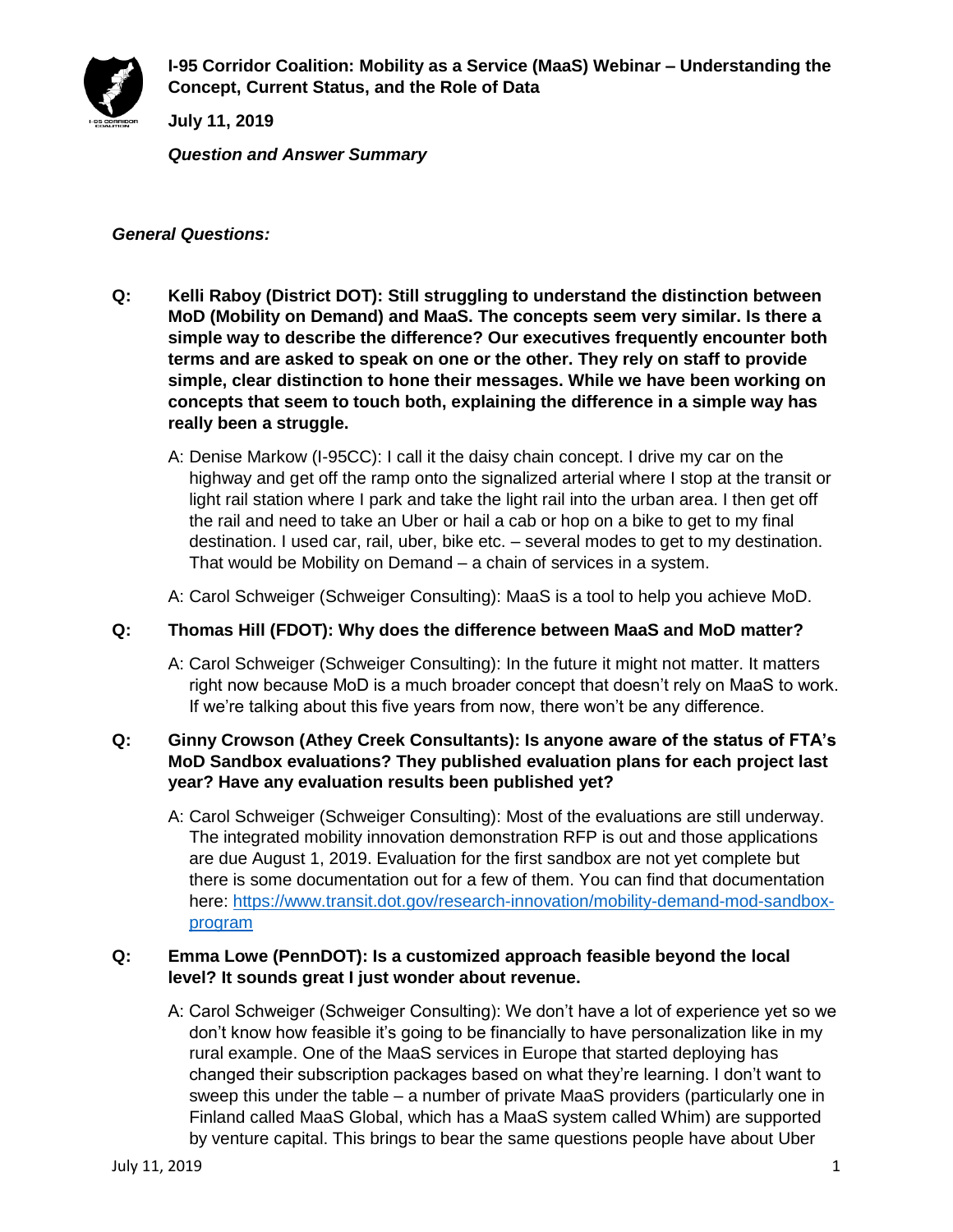

## **I-95 Corridor Coalition: Mobility as a Service (MaaS) Webinar – Understanding the Concept, Current Status, and the Role of Data**

## **July 11, 2019**

#### *Question and Answer Summary*

and Lyft going public and losing VC money. We're waiting to see if MaaS subscription packages will lead to enough revenue to keep this as a feasible tool to serve in MoD. The jury is still out.

## **Q: Mohan Venigalla (USDOT): Would you call MaaS the Netflix of transportation? The Spotify of transportation?**

A: Carol Schweiger (Schweiger Consulting): Some people definitely call MaaS the Netflix of transportation, but some of us don't agree with that. There has been some good discussion about how it differs from Netflix, especially in a pay-as-you-go situation. Spotify could be close to MaaS.

#### **Q: Mohan Venigalla (USDOT): Does CA public utilities have data on TNC trips?**

A: Joe Castiglione (SF County Transportation): We've gotten no data. We've gone through this process because they've refused to share data with us.

#### **Q: Nathan Webster (NCDOT): Do you have before-after count of total VMT (taxi + TNC) considering 'before' as early 2010s before TNCs were available? Note that the personal vehicle VMT may now be lower because of TNCs!**

A: Joe Castiglione (SF County Transportation): We had taxi data from before and after because SFMTA regulates taxis. In 2010 we considered TNCs zero – then as after we used 2016 data because that's when our project partners collected TNC data. With respect to estimating the effects of TNCs due to all those other factors, the population growth, employment growth, and other factors came out of an activitybased model we've used in SF for 20 years that has been validated prior to this.

#### **Q: Ginny Crowson (Athey Creek Consultants): What TRB study was the transit ridership impact graphic from?**

- A: Joe Castiglione (SF County Transportation): "Understanding the Recent Ridership Decline in Major US Cities – Service Cuts or Emerging Modes"
- A: Justin Ferri (KMJ Consulting, Inc.): Bruce Schaller also has some excellent work on TNC impacts on transit and other modes.

#### **Q: Thomas Hill (FDOT): Please explain the methodology you used to determine the percent impact of TNCs to travel time increases.**

A: Joe Castiglione (SF County Transportation): You can find references in the TNCs and Congestion reports and also a very academic paper published recently in *Science Advances*. There are three major sources of data – speed data from INRIX (observed data) over 1400 TMCs (Traffic Message Channels) that cover SF. With that we impute volumes via traditional volume-delay curves and use our TNC information that tells us how many TNC vehicles are on the streets (carrying passengers or empty). For population growth and employment growth, we use our travel demand model run in each year that's validated first to base year, then since we're looking back in time (no forecast) we use observed data for where population and employment were.